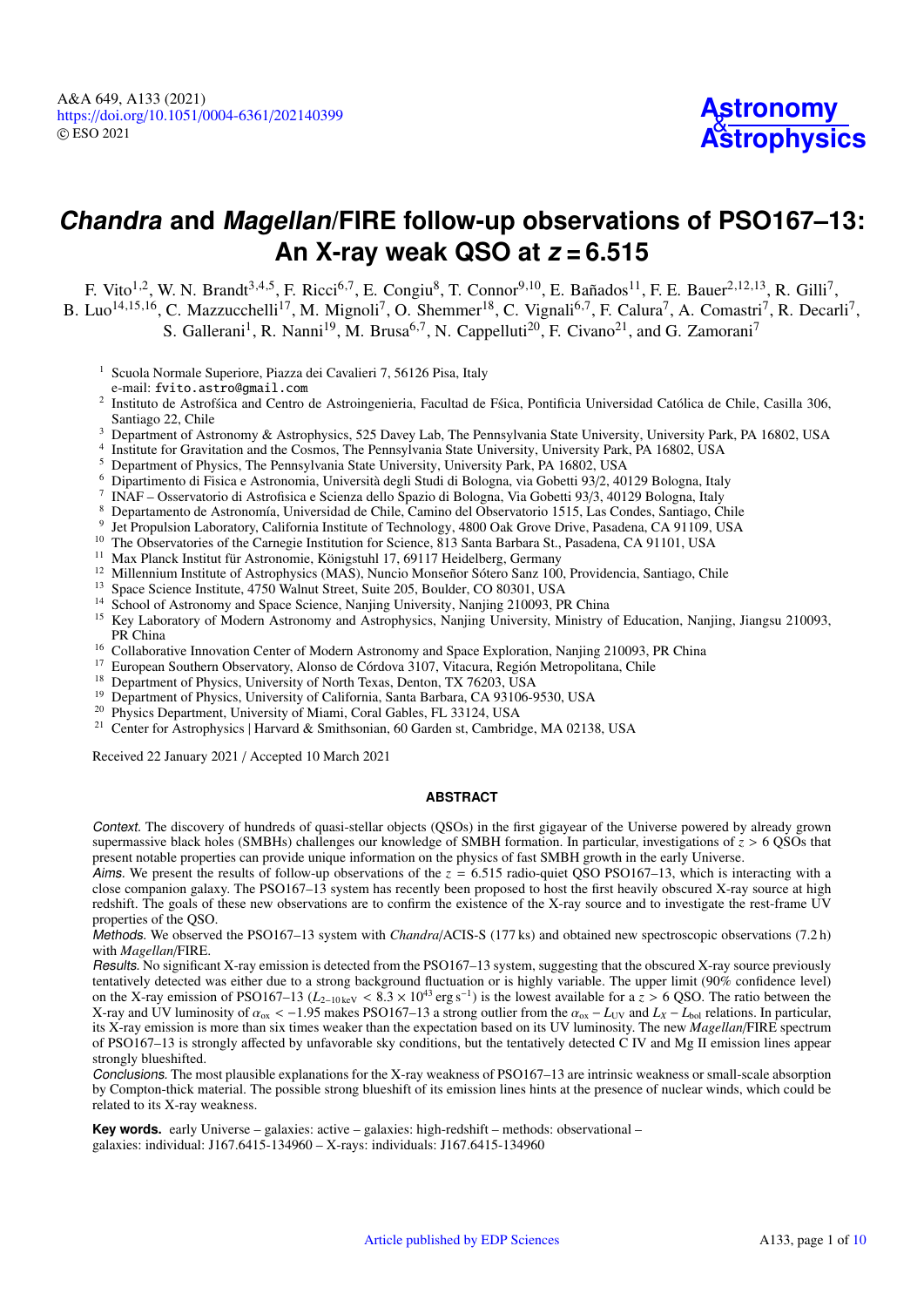# **1. Introduction**

In the last two decades, more than 200 quasi-stellar objects (QSOs) have been discovered at  $z > 6$ , when the Universe was <1 Gyr old, primarily thanks to the availability of wide-field optical/near-infrared (NIR) surveys (e.g., [Bañados et al.](#page-8-0) [2016,](#page-8-0) [2018b;](#page-8-1) [Matsuoka et al.](#page-9-1) [2018a;](#page-9-1) [Fan et al.](#page-9-2) [2019;](#page-9-2) [Reed et al.](#page-9-3) [2019;](#page-9-3) [Belladitta et al.](#page-8-2) [2020;](#page-8-2) [Yang et al.](#page-9-4) [2020;](#page-9-4) [Wang et al.](#page-9-5) [2021b\)](#page-9-5). The selection of high-redshift QSOs is based on the detection of the bright rest-frame UV nuclear continuum, with all of the currently confirmed  $z > 6$  QSOs classified optically as type 1 (i.e., unobscured; but see, e.g., [Matsuoka et al.](#page-9-6) [2019\)](#page-9-6). Therefore, while theoretical arguments and numerical simulations (e.g., [Pacucci et al.](#page-9-7) [2015;](#page-9-7) [Valiante et al.](#page-9-8) [2017\)](#page-9-8) usually require long periods of fast and heavily obscured mass growth onto black hole seeds (10<sup>2</sup>-10<sup>5</sup> *M*<sub>☉</sub>; e.g., [Woods et al.](#page-9-9) [2019](#page-9-9) and references therein) in order to explain the presence of 1−10 billion *M* supermassive black holes (SMBHs) at  $z > 6$  (e.g., [Wu et al.](#page-9-10) [2015\)](#page-9-10), very little is known about the population of obscured accreting SMBHs in the early Universe from an observational point of view.

The accumulation of multiwavelength data for a continuously increasing number of optically selected high-redshift QSOs has recently made the first statistical studies of QSOs in the early Universe possible. These new data and analyses have improved our understanding of the mechanisms of SMBH formation and early growth, their interplay with their host galaxies, their environments, and the physics of re-ionization (e.g., [Decarli et al.](#page-9-11) [2018;](#page-9-11) [Davies et al.](#page-9-12) [2019;](#page-9-12) [Farina et al.](#page-9-13) [2019;](#page-9-13) [Mazzucchelli et al.](#page-9-14) [2019;](#page-9-14) [Neeleman et al.](#page-9-15) [2019;](#page-9-15) [Onoue et al.](#page-9-16) [2019;](#page-9-16) [Eilers et al.](#page-9-17) [2020;](#page-9-17) [Schindler et al.](#page-9-18) [2020;](#page-9-18) [Wang et al.](#page-9-19) [2021a\)](#page-9-19). One of the key results is that the observable spectral energy distribution properties of high-redshift QSOs do not appear to differ strongly from their counterparts at later cosmic times, in particular concerning the UV and X-ray emission that trace the accretion physics close to the accreting SMBHs (e.g., [De Rosa et al.](#page-9-20) [2014;](#page-9-20) [Gallerani et al.](#page-9-21) [2017;](#page-9-21) [Mazzucchelli et al.](#page-9-22) [2017;](#page-9-22) [Nanni et al.](#page-9-23) [2017;](#page-9-23) [Vito et al.](#page-9-24) [2019a\)](#page-9-24). However, recent results do point toward a larger fraction of weak-line QSOs (WLQs; [Shen et al.](#page-9-25) [2019\)](#page-9-25) and larger blueshifts of high-ionization UV emission lines at *<sup>z</sup>* > 6 [\(Meyer et al.](#page-9-26) [2019;](#page-9-26) [Schindler et al.](#page-9-18) [2020\)](#page-9-18), suggesting a high incidence of nuclear winds in these systems.

In addition to statistical sample studies, a few high-redshift QSOs have been the targets of more focused investigations into their properties (e.g., [Eilers et al.](#page-9-27) [2018;](#page-9-27) [Connor et al.](#page-9-28) [2019,](#page-9-28) [2020;](#page-9-29) [Fan et al.](#page-9-2) [2019;](#page-9-2) [Nanni et al.](#page-9-30) [2018;](#page-9-30) [Mignoli et al.](#page-9-31) [2020;](#page-9-31) [Spingola et al.](#page-9-32) [2020;](#page-9-32) [Wang et al.](#page-9-5) [2021b\)](#page-9-5). In [Vito et al.](#page-9-33) [\(2019b\)](#page-9-33), we discussed the peculiar X-ray properties of PSO J167.6415– 13.4960 (hereafter PSO167-13; RA<sub>ICRS</sub> = 11:10:33.963,  $Dec_{ICRS} = -13:29:45.73$ ; [Venemans et al.](#page-9-34) [2015,](#page-9-34) [2020\)](#page-9-35), a type 1 QSO at  $z = 6.515$  (systemic redshift derived from the [C II] 158 µm emission line; [Decarli et al.](#page-9-11) [2018\)](#page-9-11). The UV luminosity of PSO167–13 ( $M_{1450 \text{ Å}}$  = −25.6) places this QSO close to the break of the UV luminosity function of  $z > 6$  QSOs (e.g., [Jiang et al.](#page-9-36) [2016;](#page-9-36) [Matsuoka et al.](#page-9-37) [2018b\)](#page-9-37). Atacama Large Millimeter/submillimeter Array (ALMA) imaging revealed that PSO167–13 is interacting with a companion galaxy at a projected distance of  $\approx 0.9$ " (i.e.,  $\approx 5$  physical kpc at  $z = 6.515$ )<br>and  $\Delta v \approx -140 \text{ km s}^{-1}$  (i.e.  $\Delta z \approx -0.004$ ) in velocity space and Δ*v* ≈ −140 km s<sup>-1</sup> (i.e., Δz ≈ −0.004) in velocity space<br>(Willott et al. 2017: Neeleman et al. 2019). Companion galaxies [\(Willott et al.](#page-9-38) [2017;](#page-9-38) [Neeleman et al.](#page-9-15) [2019\)](#page-9-15). Companion galaxies detected with ALMA have been found for a significant fraction of high-redshift QSOs [\(Decarli et al.](#page-9-11) [2018;](#page-9-11) [Venemans et al.](#page-9-35) [2020\)](#page-9-35). The PSO167–13 system is one of only two cases in which the companion galaxy has been detected in the restframe UV via deep *Hubble* Space Telescope (HST) imaging [\(Decarli et al.](#page-9-39) [2019;](#page-9-39) [Mazzucchelli et al.](#page-9-14) [2019\)](#page-9-14).

A 59 ks *Chandra* observation of PSO167–13 revealed no counts in the 0.5–2 keV band, and three counts in the 2–5 keV band [\(Vito et al.](#page-9-24) [2019a,](#page-9-24)[b\)](#page-9-33). Due to the low background level and excellent ( $\approx 0.5$ ") point spread function of *Chandra*, the three counts represented a relatively significant detection (99.96%) counts represented a relatively significant detection (99.96% confidence level). The lack of a soft-band counterpart suggested that the X-ray source was heavily obscured. Although the position of the X-ray source suggested an association with the companion galaxy (with a spatial offset of  $\approx 0.1$ ", to be compared with an offset of  $\approx 1$ " from the OSO) due to the close separation with an offset of  $\approx$ 1" from the QSO), due to the close separation of the QSO-companion system and the positional uncertainty of the X-ray emission, we could not associate it unambiguously with one of the two galaxies.

Irrespective of the lack of a secure identification of the X-ray source with either of the two ALMA-detected galaxies, the optically selected QSO was not detected in the soft X-ray band, either because of obscuration or intrinsic faintness. X-ray weakness (i.e., X-ray emission fainter than the expectation based on known relations with the UV or bolometric luminosity) is often found in notable classes of optically classified type 1 QSOs, such as broad absorption line QSOs (BAL QSOs; e.g., [Luo et al.](#page-9-40) [2014,](#page-9-40) [Vito et al.](#page-9-41) [2018a\)](#page-9-41), WLQs (e.g., [Luo et al.](#page-9-42) [2015;](#page-9-42) [Ni et al.](#page-9-43) [2018\)](#page-9-43), and "red" QSOs (e.g., [Pu et al.](#page-9-44) [2020\)](#page-9-44). The available restframe UV spectrum of PSO167–13 [\(Venemans et al.](#page-9-34) [2015,](#page-9-34) 0.73h VLT/FORS2 using a 1.3" slit, +3.33h *Magellan*/FIRE, using a<br>0.6" slit) does not allow us to securely classify it as a BAL OSO 0.6" slit) does not allow us to securely classify it as a BAL QSO or a WI O. However, the C IV  $(1549 \text{ Å})$  emission line appears or a WLQ. However, the C IV  $(1549 \text{ Å})$  emission line appears weak and blueshifted relative to the systemic redshift, as is often found for WLQs (e.g., [Ni et al.](#page-9-43) [2018,](#page-9-43) and references therein) and, in particular, *<sup>z</sup>* > 6 QSOs (e.g., [Schindler et al.](#page-9-18) [2020\)](#page-9-18). Moreover, the noisy spectrum blueward of the C IV and Si IV emission lines could hide possible absorption features that are characteristic of BAL QSOs. With so many uncertainties in the nature of this system, deeper X-ray and rest-frame UV observations are needed.

Here we present new *Chandra* X-ray observations and *Magellan* Folded-port InfraRed Echellette (FIRE; [Simcoe et al.](#page-9-45) [2008\)](#page-9-45) rest-frame UV spectroscopy of PSO167–13. The goals of these observations are to confirm the presence of an obscured X-ray source in the PSO167–13 system, constrain the level of X-ray weakness of the QSO, and investigate its possible BAL QSO or WLQ nature. Errors are reported at 68% confidence levels, while limits are given at 90% confidence levels, unless otherwise noted. We adopt a flat cosmology with  $H_0 = 67.7 \text{ km s}^{-1}$ and  $\Omega_m = 0.307$  [\(Planck Collaboration XIII](#page-9-46) [2016\)](#page-9-46). At  $z = 6.515$ , 1" corresponds to a physical distance of 5.6 kpc.

# **2. Observations and data analysis**

In this section we briefly describe the *Chandra* and *Magellan*/FIRE observations of PSO167–13, as well as their reduction.

#### 2.1. Chandra observations

In Cycle 21, we observed PSO167–13 with *Chandra* ACIS-S (S3 chip) for 117.4 ks. Considering also the 59.3 ks data set taken in 2018 [\(Vito et al.](#page-9-33) [2019b\)](#page-9-33), the total *Chandra* coverage of PSO[1](#page-2-0)67–13 is ≈177 ks (see Table 1 for a summary of the X-ray pointings). We reprocessed the *Chandra* observations with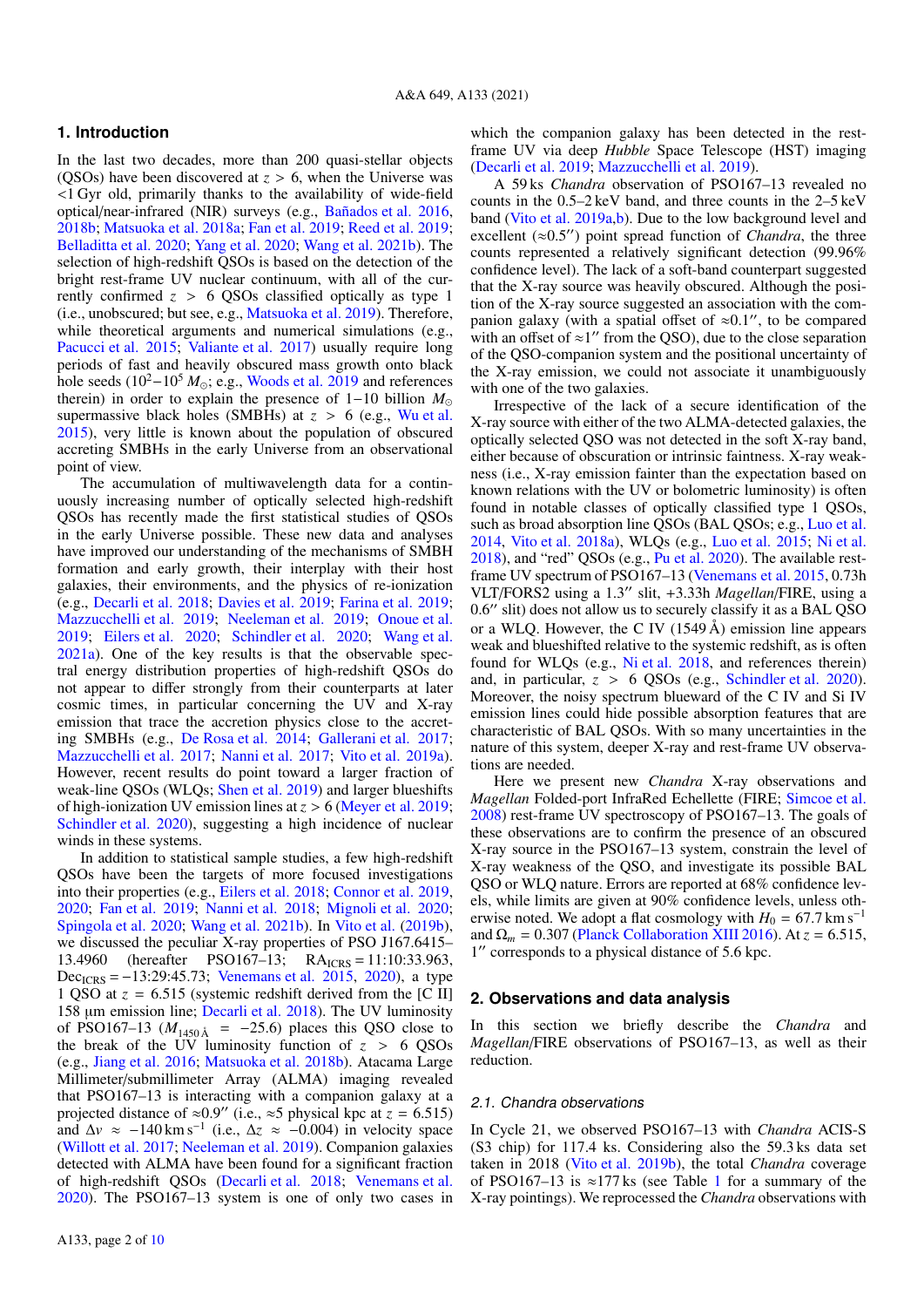Table 1. Summary of the *Chandra* observations of PSO167–13.

<span id="page-2-0"></span>

| <b>OBSID</b> | Start date       | $T_{\rm exp}$ [ks] |
|--------------|------------------|--------------------|
| 20397        | 2018-02-20       | 59.3               |
| 22523        | $2020 - 02 - 12$ | 42.8               |
| 23153        | $2020 - 02 - 15$ | 24.0               |
| 23018        | 2020-03-28       | 10.0               |
| 23199        | 2020-03-29       | 40.6               |

Notes. Data from OBSID 20397 were already presented in [Vito et al.](#page-9-24) [\(2019a,](#page-9-24)[b\)](#page-9-33).

the *chandra\_repro* script in CIAO 4.12 [\(Fruscione et al.](#page-9-47) [2006\)](#page-9-47),<sup>[1](#page-2-1)</sup> using CALDB v4.9.3[2](#page-2-2) and setting the option *check\_vf\_pha*=*yes* in the case of observations taken in Very Faint mode.

In order to correct the astrometry of each observation, we performed source detection with the *wavdetect* script with a no-source probability threshold of 10−<sup>6</sup> on each individual *Chandra* exposure. Then, we used the *wcs\_match* and *wcs\_update* tools to match the positions of the X-ray sources with more than ten counts to objects in the Pan-STARRS DR2 source mean catalog [\(Chambers et al.](#page-9-48)  $2016$ )<sup>[3](#page-2-3)</sup> and correct the astrometry of the X-ray observations. The astrometry of the Pan-STARRS DR2 catalog is, in turn, registered to the *Gaia* DR2 astrometry [\(Gaia Collaboration](#page-9-49) [2018\)](#page-9-49). We could not directly use the *Gaia* catalog due to the small number of reliable counterparts of the X-ray sources. Finally, we merged the individual observations with the *reproject\_obs* tool and derived merged images and exposure maps. We repeated the detection procedure on the merged observation and found a median difference between the position of the X-ray sources and the Pan-STARRS catalog of ≈0.3", which is consistent with the *Chandra* pixel size (≈0.5").<br>Only a few *Gaia* entries are associated unambiguously with X-Only a few *Gaia* entries are associated unambiguously with Xray sources, with offsets of  $\approx 0.3-0.4$ ", providing a useful consistency check.

We extracted response matrices and ancillary files from individual pointings using the *specextract* tool and added them using the *mathpha*, *addrmf*, and *addarf* HEASOFT tools<sup>[4](#page-2-4)</sup>, weighting by the individual exposure times. Ancillary files, which are used to derive fluxes and luminosities, were aperture-corrected.

#### 2.2. Magellan/FIRE observations

We obtained NIR spectroscopy for PSO167–13 in the range  $\lambda = 0.8 - 2.5$  µm with *Magellan*/FIRE during three nights (March 3–5, 2020), for a total of 9.9 h on source. Observations were conducted during gray time, using the 1" wide slit in the highresolution echellete mode, with a nominal resolution of  $R =$ 3600. During these observations, the sky conditions were unstable, with rapidly varying seeing  $(\approx 0.7'' - 2'')$  and sky back-<br>pround We rejected the exposures with seeing >1.5" lowerground. We rejected the exposures with seeing  $>1.5$ ", lower-<br>ing the useful amount of on-source time to 7.2 h. The individing the useful amount of on-source time to 7.2 h. The individual spectra were obtained using the nodding technique  $(3<sup>′</sup>$  nod length) in a sequence of ABBA acquisitions (44 exposures, each of 602.4 s). The data were reduced with the Interactive Data Language (IDL) pipeline FireHose v2 package [\(Gagné et al.](#page-9-50) [2015\)](#page-9-50) and custom Python scripts. OH airglow was used to correct for telescope flexure and obtain the wavelength solution. Nearby A0V stars with airmasses similar to that of the target were observed after each ABBA block in order to derive telluric absorption corrections and absolute flux calibrations, which we applied to the corresponding ABBA block, and to define the extraction traces. We corrected for Galactic extinction  $(E(B - V) = 0.0485$ , from [Schlafly & Finkbeiner](#page-9-51) [2011\)](#page-9-51) with the extinction curve from [Fitzpatrick](#page-9-52) [\(1999\)](#page-9-52).

## **3. Results**

In this section, we report the results derived from the *Chandra* observations of PSO167–13 and the companion galaxy as well as the *Magellan*/FIRE spectroscopic observations of PSO167–13.

## <span id="page-2-5"></span>3.1. X-ray photometry of the companion galaxy

We present in Fig. [1](#page-3-0) the *Chandra* images in the soft (0.5–2 keV), hard (2–7 keV), and full (0.5–7 keV) bands of the PSO167–13 system. As we did in [Vito et al.](#page-9-33)  $(2019b)$ , here we used a 1'' radius extraction region (green circle in Fig. [1;](#page-3-0) corresponding to ≈90% encircled energy fraction at 1.5 keV), centered on the ALMA position of the companion galaxy  $(RA = 11:10:34.033)$ , Dec = −13:29:46.29; [Neeleman et al.](#page-9-15) [2019\)](#page-9-15) to compute its photometry. We computed the detection significance in each energy band using the binomial no-source probability  $P_B$  presented by [Weisskopf et al.](#page-9-53) [\(2007\)](#page-9-53) and [Broos et al.](#page-8-3) [\(2007\)](#page-8-3) and set a significance threshold of  $(1-P_B) = 0.99$  for source detection. We measured the X-ray background in an annular region with  $R_{\text{in}} = 4$ " and  $R_{\text{out}} = 24$ ", where no bright X-ray sources are found. We detected one, three, and four counts in the soft, hard, and full bands, respectively. Considering the expected background of <sup>0</sup>.35, 0.59, and 0.93 counts, respectively, we obtained a detection significance of  $(1 - P_B) < 0.99$  in all of the bands (i.e., the galaxy is not detected). Following the method in [Weisskopf et al.](#page-9-53)  $(2007)$ , we computed upper limits on the net counts of  $\leq 3.6$ , <6.1, and <7.1 in the soft, hard, and full bands, respectively.

In order to compute upper limits on the observed flux in the three bands, we assumed power law emission with  $\Gamma =$ 2. This Γ value is typical of rapidly accreting SMBHs (e.g., [Shemmer et al.](#page-9-54) [2008;](#page-9-54) [Brightman et al.](#page-8-4) [2013\)](#page-8-4) and is consistent with the average photon index derived for optically selected QSOs up to  $z \approx 7.5$  (e.g., [Nanni et al.](#page-9-23) [2017;](#page-9-23) [Bañados et al.](#page-8-5) [2018a;](#page-8-5) [Vito et al.](#page-9-55) [2018b\)](#page-9-55), although hints for steeper photon indexes at  $z \ge 6.5$  have been reported by [Vito et al.](#page-9-24) [\(2019a\)](#page-9-24) and [Wang et al.](#page-9-19) [\(2021a\)](#page-9-19). Accounting also for Galactic absorption toward the PSO167–13 system  $(N_H = 4.7 \times 10^{20} \text{ cm}^{-2}; e.g.,$ <br>Kalberla et al. 2005) we estimate fluxes of  $F < 1.9 \times 10^{-16}$ [Kalberla et al.](#page-9-56) [2005\)](#page-9-56), we estimate fluxes of  $F < 1.9 \times 10^{-16}$ ,<br> $F < 6.6 \times 10^{-16}$  and  $F < 5.0 \times 10^{-16}$  erg cm<sup>-2</sup> s<sup>-1</sup> in the soft  $F < 6.6 \times 10^{-16}$ , and  $F < 5.0 \times 10^{-16}$  erg cm<sup>-2</sup> s<sup>-1</sup> in the soft, hard and full bands respectively. Although the exact values of hard, and full bands, respectively. Although the exact values of the upper limits depend on the choice of  $\Gamma$ , the errors on the flux are largely dominated by the statistical uncertainties on the X-ray counts. We computed the upper limit on the intrinsic 2–10 keV luminosity from the soft-band flux, consistently with previous works (e.g., [Vito et al.](#page-9-33) [2019b,](#page-9-33)[a\)](#page-9-24), as  $L_X < 1.3 \times 10^{44}$  erg s<sup>-1</sup>.

#### <span id="page-2-6"></span>3.2. X-ray photometry of PSO167–13

We computed the X-ray photometry of PSO167–13 in a circular region of  $R = 1$ " centered on the optical/NIR position of the QSO  $(RA = 11:10:33.638, Dec = -13:29:45.73)$ , which is provided by [Venemans et al.](#page-9-35) [\(2020\)](#page-9-35) based on the *Gaia* DR2 astrometry. They also report a small offset  $(\approx 0.15'')$  between the optical/NIR coordinates (blue cross in Fig. [1\)](#page-3-0) and the peak

<span id="page-2-1"></span><sup>1</sup> <http://cxc.harvard.edu/ciao/>

<span id="page-2-2"></span><sup>2</sup> <http://cxc.harvard.edu/caldb/>

<span id="page-2-3"></span><https://panstarrs.stsci.edu/>

<span id="page-2-4"></span><https://heasarc.gsfc.nasa.gov/docs/software/heasoft/>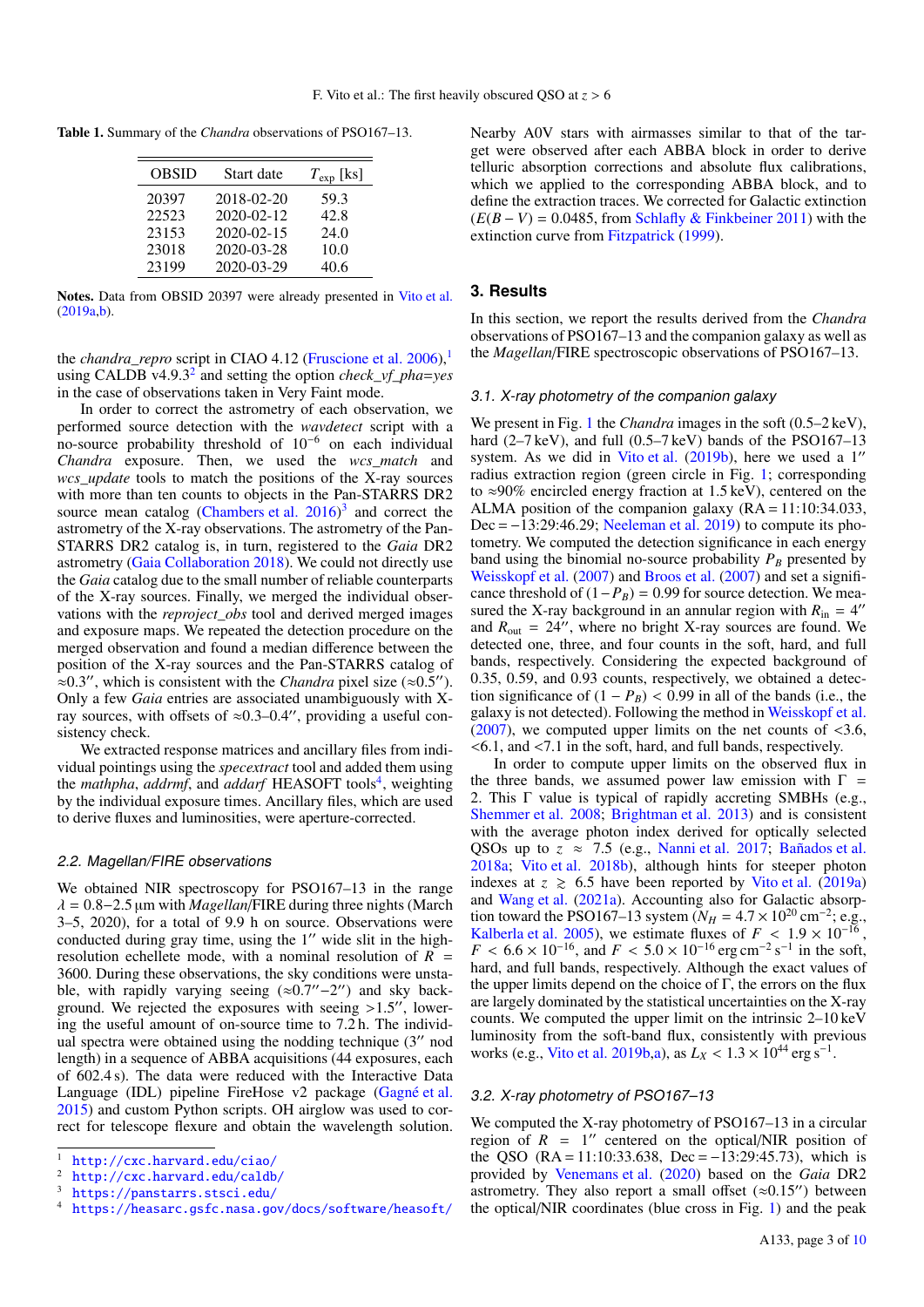

<span id="page-3-0"></span>[Fig. 1.](https://dexter.edpsciences.org/applet.php?DOI=10.1051/0004-6361/202140399&pdf_id=1) *Chandra* 5"  $\times$  5" images in the soft, hard, and full bands for the total 177 ks exposure. North is up, and east is left. The magenta contours show the [C II] emission detected with ALMA (0.33"  $\times$  0.22" beam size) of the PSO167–13 (main emission) and companion (fainter emission to the southeast) system from  $4\sigma$  to  $20\sigma$  in steps of  $4\sigma$  [\(Venemans et al.](#page-9-35) [2020;](#page-9-35) see also [Neeleman et al.](#page-9-15) [2019\)](#page-9-15). The blue X symbols mark the optical position of PSO167–13 [\(Venemans et al.](#page-9-35) [2020\)](#page-9-35). The black circles denote the 1" extraction radius used throughout the text for PSO167–13. The green circle indicates the 1" extraction radius used for the companion galaxy (shown only in the right panel for clarity).

position of the dust continuum and [C II] emission line of the QSO (magenta contours), possibly due to the QSO host galaxy being stretched during the ongoing interaction with the close companion galaxy [\(Venemans et al.](#page-9-35) [2020\)](#page-9-35) and to the presence of a gas "bridge" component [\(Neeleman et al.](#page-9-15) [2019\)](#page-9-15).

We detected zero, two, and two counts in the soft, hard, and full bands, corresponding to  $\langle 2.3, \langle 4.8, \text{ and } \langle 4.5 \text{ net counts}^5 \rangle$  $\langle 2.3, \langle 4.8, \text{ and } \langle 4.5 \text{ net counts}^5 \rangle$  $\langle 2.3, \langle 4.8, \text{ and } \langle 4.5 \text{ net counts}^5 \rangle$ <br>respectively (Weisskopf et al. 2007). As in Sect 3.1, we conrespectively [\(Weisskopf et al.](#page-9-53) [2007\)](#page-9-53). As in Sect. [3.1,](#page-2-5) we converted the upper limits on the counts into fluxes of  $F < 1.2 \times$  $10^{-16}$ ,  $F < 5.1 \times 10^{-16}$ , and  $F < 3.2 \times 10^{-16}$  erg cm<sup>-2</sup> s<sup>-1</sup> in the soft hard and full hands respectively as well as a rest-frame soft, hard, and full bands, respectively, as well as a rest-frame 2–10 keV luminosity of  $L_X < 8.3 \times 10^{43}$  erg s<sup>-1</sup>. We note that one count in the hard hand lies within the extraction regions of one count in the hard band lies within the extraction regions of both the QSO and the companion galaxy due to their small angular separation, such that the fluxes in the hard and full bands for at least one of these galaxies are overestimated. Figure [2](#page-3-2) presents the X-ray luminosity versus bolometric luminosity<sup>[6](#page-3-3)</sup> of QSOs at  $z > 6$  and lower. The upper limit on PSO167–13 at QSOs at  $z > 6$  and lower. The upper limit on PSO167–13 at  $I_{\text{hel}} = 4.1 \times 10^{46}$  erg s<sup>-1</sup> is significantly lower than the X-ray  $L_{bol}$  = 4.1 × 10<sup>46</sup> erg s<sup>-1</sup> is significantly lower than the X-ray<br>luminosity of X-ray detected OSOs at z > 6 and it is a stronger luminosity of X-ray detected QSOs at *<sup>z</sup>* > 6, and it is a stronger constraint than the available upper limits on other undetected sources. The upper limit on  $L_X$  for PSO167–13 translates into a bolometric correction  $K_{\text{bol}} = L_{\text{bol}}/L_X > 492$ , to be compared with a typical value of  $K_{\text{bol}} \approx 100$  for QSOs with similar bolometric luminosities.

The relative contribution of the X-ray and UV emission in QSOs is usually parametrized by the quantity  $\alpha_{ox} = 0.38 \times \log(L_{2\text{keV}}/L_{2500\text{Å}})$ , which represents the slope of a nominal power law connecting the emission in the two bands (e.g., [Brandt & Alexander](#page-8-6) [2015](#page-8-6) and references therein). We measured  $L_{2500\text{\AA}} = 1.3 \times 10^{31} \text{ erg s}^{-1} \text{Hz}^{-1}$  from the best fitting IIV continuum of the 2020 FIRE spectrum of PSO167–13 ting UV continuum of the 2020 FIRE spectrum of PSO167–13 (see Sect. [3.3\)](#page-4-0) and converted the upper limit on *L*2−10 keV into



<span id="page-3-2"></span>**[Fig. 2.](https://dexter.edpsciences.org/applet.php?DOI=10.1051/0004-6361/202140399&pdf_id=2)** X-ray luminosity versus bolometric luminosity for  $z > 6$ QSOs (cyan symbols) from [Connor et al.](#page-9-28) [\(2019,](#page-9-28) [2020\)](#page-9-29), [Vito et al.](#page-9-24) [\(2019a\)](#page-9-24), [Pons et al.](#page-9-61) [\(2020\)](#page-9-61), and [Wang et al.](#page-9-19) [\(2021a\)](#page-9-19), compared with *<sup>z</sup>* < 6 QSOs (gray symbols) from [Lusso et al.](#page-9-59) [\(2012\)](#page-9-59), [Martocchia et al.](#page-9-60) [\(2017\)](#page-9-23), [Nanni et al.](#page-9-23) (2017), and [Salvestrini et al.](#page-9-57) [\(2019\)](#page-9-57) and the  $L_X-L_{bol}$ relation (black dashed line) from [Duras et al.](#page-9-62) [\(2020\)](#page-9-62). Only radio-quiet QSOs are shown. Circles represent detected sources, and downward pointing triangles mark upper limits. PSO167–13 is shown in red. Diagonal dotted lines mark the loci of constant bolometric correction (i.e.,  $K_{\text{bol}} = L_{\text{bol}}/L_X$ .

 $L_{2 \text{ keV}} < 1.07 \times 10^{26}$  erg s<sup>-1</sup> Hz<sup>-1</sup> (assuming power law emission with  $\Gamma = 2$ ) From these values, we derived  $\alpha_{\text{ex}} < -1.95$  which with  $\Gamma = 2$ ). From these values, we derived  $\alpha_{ox} < -1.95$ , which is the lowest value for  $a \, z > 6$  QSO, and among the lowest values for the general QSO population (see Fig. [3\)](#page-4-1).

A well-known anticorrelation exists between  $\alpha_{ox}$  and  $L_{UV}$ up to  $z > 6$  (e.g., [Just et al.](#page-9-63) [2007;](#page-9-63) [Lusso & Risaliti](#page-9-64) [2016;](#page-9-64) [Martocchia et al.](#page-9-60) [2017;](#page-9-60) [Nanni et al.](#page-9-23) [2017;](#page-9-23) [Vito et al.](#page-9-24) [2019a\)](#page-9-24). Therefore, a fairer comparison between QSOs with different

<span id="page-3-1"></span><sup>&</sup>lt;sup>5</sup> The slightly lower upper limit on the net counts in the full band relative to the hard band is due to the higher background level.

<span id="page-3-3"></span><sup>&</sup>lt;sup>6</sup> Bolometric luminosities for  $z > 6$  QSOs and for the [Nanni et al.](#page-9-23) [\(2017\)](#page-9-23) and [Salvestrini et al.](#page-9-57) [\(2019\)](#page-9-57) samples are estimated from  $M_{1450\text{\AA}}$ using the bolometric correction from [Venemans et al.](#page-9-58) [\(2016,](#page-9-58) see also [Decarli et al.](#page-9-11) [2018\)](#page-9-11), while values derived from spectral energy distribution fitting are plotted for the QSOs in the [Lusso et al.](#page-9-59) [\(2012\)](#page-9-59) and [Martocchia et al.](#page-9-60) [\(2017\)](#page-9-60) samples.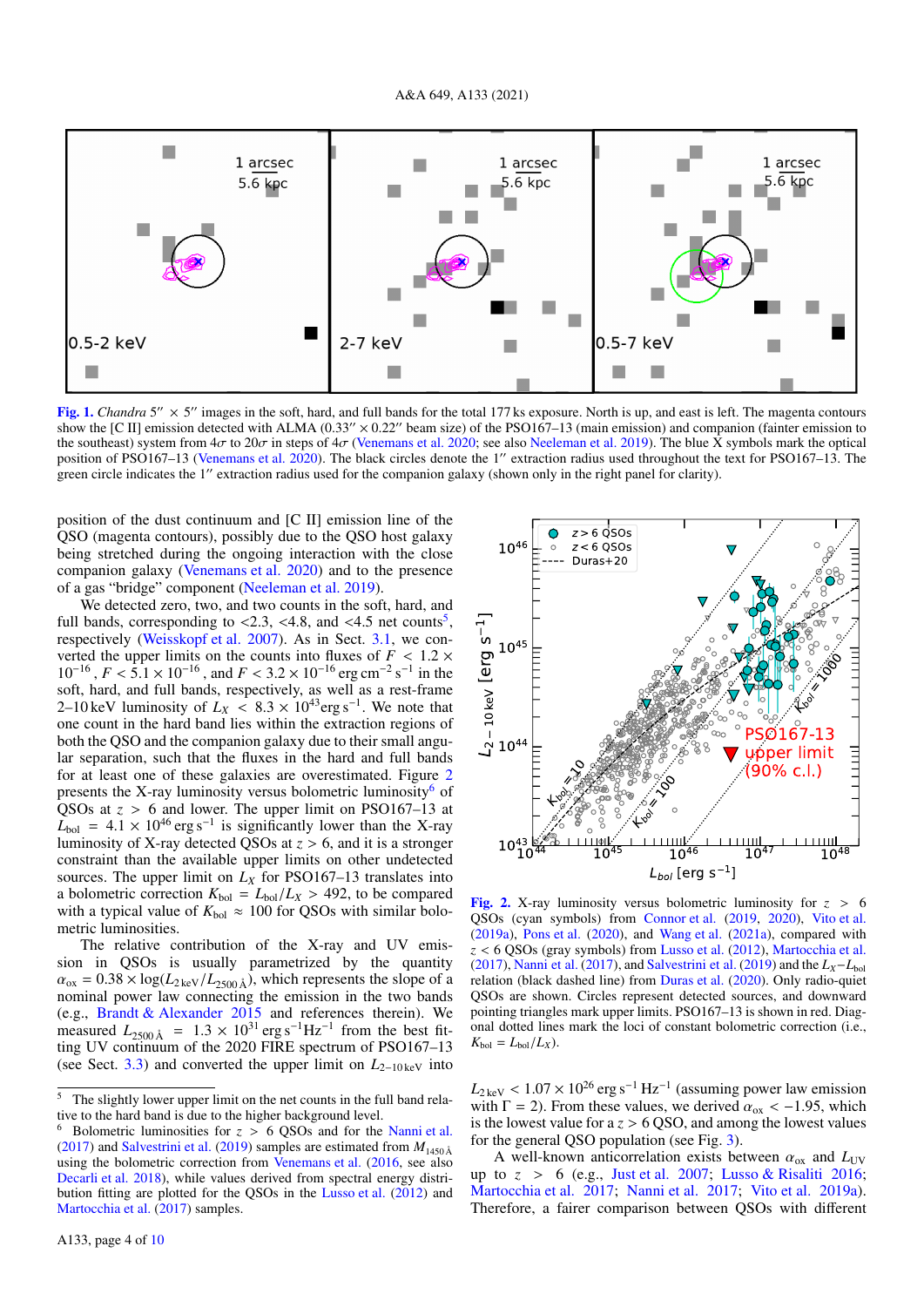

<span id="page-4-1"></span>[Fig. 3.](https://dexter.edpsciences.org/applet.php?DOI=10.1051/0004-6361/202140399&pdf_id=3) Values of  $\alpha_{ox}$  plotted against UV luminosity for PSO167– 13 (in red) and other  $z > 6$  QSOs (cyan filled symbols) from [Connor et al.](#page-9-28) [\(2019,](#page-9-28) [2020\)](#page-9-29), [Vito et al.](#page-9-24) [\(2019a\)](#page-9-24), and [Wang et al.](#page-9-19) [\(2021a\)](#page-9-19) as well as the updated values of the [Pons et al.](#page-9-61)  $(2020)$   $\overline{z} > 6.5$  QSOs [\(Pons et al.](#page-9-65) [2021\)](#page-9-65). We also show *<sup>z</sup>* < 6 QSOs (empty black symbols and the blue color map) from [Shemmer et al.](#page-9-66) [\(2006\)](#page-9-66), Steff[en et al.](#page-9-67) [\(2006\)](#page-9-67), [Just et al.](#page-9-63) [\(2007\)](#page-9-63), [Lusso & Risaliti](#page-9-64) [\(2016\)](#page-9-64), [Nanni et al.](#page-9-23) [\(2017\)](#page-9-23), and [Salvestrini et al.](#page-9-57) [\(2019\)](#page-9-57) and the best fitting relations from [Just et al.](#page-9-63) [\(2007\)](#page-9-63), [Lusso & Risaliti](#page-9-64) [\(2016\)](#page-9-64), and [Martocchia et al.](#page-9-60) [\(2017\)](#page-9-60). Circles represent detected sources, and downward pointing triangles mark upper limits. For visual purposes, we do not plot X-ray undetected sources included in the [Lusso & Risaliti](#page-9-64) [\(2016\)](#page-9-64) sample.

UV luminosities can be made considering the values of  $\Delta \alpha_{ox}$  = α the value expected for a given QSO's UV luminosity. Assuming  $\alpha_{\text{ox}}^{\text{obs}} - \alpha_{\text{ox}}^{\text{exp}}$ , that is, the difference between the observed  $\alpha_{\text{ox}}^{\text{ex}}$  and  $\alpha_{\text{B}}^{\text{ex}}$  and  $\alpha_{\text{B}}^{\text{ex}}$  and  $\alpha_{\text{B}}^{\text{ex}}$  and  $\alpha_{\text{B}}^{\text{ex}}$  and  $\alpha_{\text{B}}^{\text{ex}}$  and  $\alpha_{\text{B}}^{\text{ex}}$  the [Just et al.](#page-9-63) [\(2007\)](#page-9-63) relation, as in [Vito et al.](#page-9-24) [\(2019a\)](#page-9-24), we find  $\Delta \alpha_{ox}$  < −0.30 for PSO167–13. The value of  $\Delta \alpha_{ox}$  for PSO167– 13 implies a factor of  $\geq 6$  weaker X-ray emission than the expectation, in agreement with the QSO location in Fig. [2.](#page-3-2) Among the X-ray detected QSOs at *<sup>z</sup>* > 6, none show such a level of X-ray weakness, and undetected sources have shallower upper limits (Fig. [4\)](#page-4-2).

#### <span id="page-4-0"></span>3.3. Rest-frame UV spectroscopy of PSO167–13

Figure [5](#page-5-0) presents the rest-frame UV spectrum of PSO167–13 we obtained with *Magellan*/FIRE in 2020. We compared it with the 2014 spectrum presented by [Venemans et al.](#page-9-34) [\(2015\)](#page-9-34). After flux calibration, the normalization of the 2020 spectrum is  $\approx$ 15% lower than that reported in [Venemans et al.](#page-9-34) [\(2015\)](#page-9-34), most likely due to the varying seeing between the target and standard-star observations affecting the flux calibration in 2020. We therefore normalized the 2020 spectrum to the 2014 flux at 3000 Å. Strong atmospheric absorption completely suppresses the QSO emission at rest frame ≈1790−1900 Å and ≈2360−2690 Å (see the upper panel in Fig. [5\)](#page-5-0). Therefore, we masked these two spectral windows in Fig. [5.](#page-5-0)

We fitted the rest-frame UV continuum to the unbinned 2020 spectrum in the spectral regions 2000–2350 Å, 2690–2750 Å,



<span id="page-4-2"></span>[Fig. 4.](https://dexter.edpsciences.org/applet.php?DOI=10.1051/0004-6361/202140399&pdf_id=4) Values of  $\Delta \alpha_{ox}$  as a function of redshift for *z* > 4 QSOs. Symbols are the same as in Fig. [3.](#page-4-1) The upper limit on PSO167–13 suggests it is the most extreme X-ray weak quasar known to date beyond  $z > 4$ .

<span id="page-4-4"></span>and 2850–3000 Å, assuming a power law of the form

$$
F_{\lambda} = F_0 \left(\frac{\lambda}{2500 \,\text{\AA}}\right)^{\alpha} \,. \tag{1}
$$

The best fitting slope,  $\alpha = -1.10 \pm 0.12$ , is in agreement with the result from [Mazzucchelli et al.](#page-9-22) [\(2017\)](#page-9-22) and is redder than the typical QSO value ( $\alpha = -1.7$ ; e.g., [Selsing et al.](#page-9-68) [2016,](#page-9-68) see also [Venemans et al.](#page-9-34) [2015\)](#page-9-34).

#### 3.3.1. Caveats on the rest-frame UV spectrum

Despite the longer on-source exposure, the 2020 *Magellan*/FIRE spectrum is noisier than the 2014 spectrum of PSO167–13 due to the poor atmospheric conditions reported in Sect. [3.3.](#page-4-0) For instance, in the *H* band (where no strong QSO emission lines are expected at  $z = 6.515$ ), we estimate signal-to-noise ratios  $(S/N)^7$  $(S/N)^7$ of <sup>≈</sup>3.0 and <sup>≈</sup>4.5 for the 2020 and the 2014 spectra, respectively. In the following subsections, we describe the main spectral features visible in the spectrum and the parameters derived with a basic analysis for completeness. However, we warn that the results should be treated as merely indicative and with caution.

## 3.3.2. C IV emission line

Figure [6](#page-6-0) zooms in on the 1.0−1.<sup>3</sup> <sup>µ</sup>m spectral region. The C IV (1549 Å) emission line was not clearly detected in the 2014 spectrum [\(Mazzucchelli et al.](#page-9-22) [2017\)](#page-9-22), but there is a tentative detection of this emission line in the 2020 spectrum, with a nominal total  $S/N \approx 5$ . Since it falls in a spectral region of relatively strong telluric absorption, it is unclear whether such a line is real or is partially or totally an artifact due to atmospheric correction. In this respect, future observations of PSO167–13 with the *James Webb* Space Telescope (JWST) can confirm the presence and properties of this line.

Assuming this feature is real, we fitted the unbinned spectrum with a single Gaussian function to derive basic parameters using a  $\chi^2$  minimization approach. The line peaks at rest frame<br>1525 + 4.4 Å (i.e., it is blueshifted by  $\Delta v \approx -4565 + 859$  km s<sup>-1</sup>)  $1525 \pm 4.4 \text{ Å}$  (i.e., it is blueshifted by  $\Delta v \approx -4565 \pm 859 \text{ km s}^{-1}$ ),<br>with a  $FWHM = 9063 + 2040 \text{ km s}^{-1}$  and rest-frame equivalent with a  $FWHM = 9063 \pm 2040$  km s<sup>-1</sup> and rest-frame equivalent

<span id="page-4-3"></span>We used the DER\_STEN algorithm from [Stoehr et al.](#page-9-69) [\(2008\)](#page-9-69), available at [http://www.stecf.org/software/ASTROsoft/DER\\_SNR/](http://www.stecf.org/software/ASTROsoft/DER_SNR/)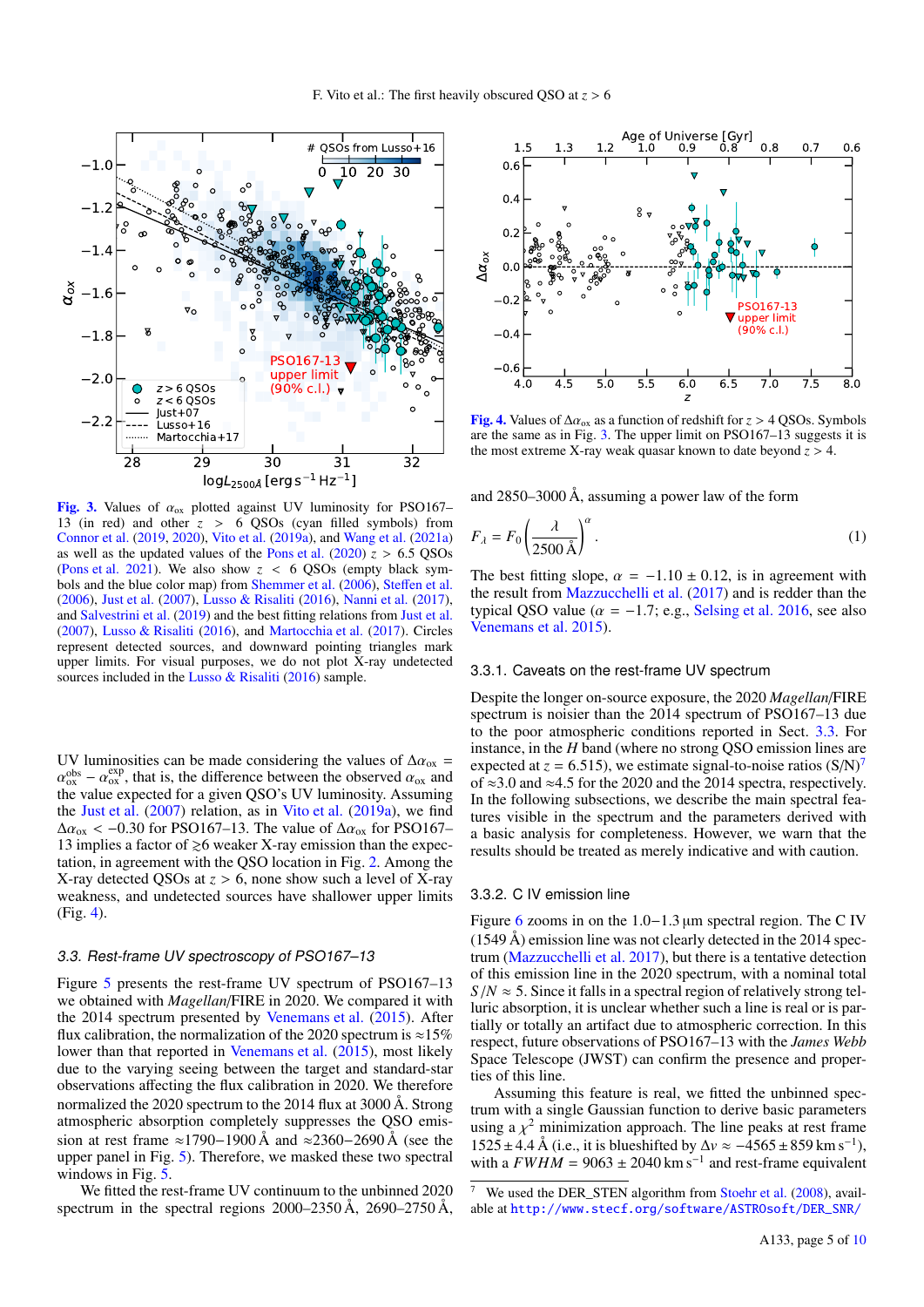

<span id="page-5-0"></span>[Fig. 5.](https://dexter.edpsciences.org/applet.php?DOI=10.1051/0004-6361/202140399&pdf_id=5) Rest-frame UV spectrum of PSO167–13 obtained with our 2020 *Magellan*/FIRE observations (solid blue line), compared with the [Venemans et al.](#page-9-34) [\(2015\)](#page-9-34) spectrum (taken in 2014; solid red line). We have applied a median filter with a  $\approx$ 20 Å kernel for visual purposes, as in [Mazzucchelli et al.](#page-9-22) [\(2017\)](#page-9-22). The average low-redshift QSO spectrum of [Vanden Berk et al.](#page-9-70) [\(2001\)](#page-9-70), normalized to the rest-frame 3000 Å flux of the [Venemans et al.](#page-9-34) [\(2015\)](#page-9-34) spectrum, is shown as a gray line. We also present the best fitting UV power law continuum of the 2020 spectrum as a dashed blue line, and the expected location of QSO emission lines at  $z = 6.515$  as vertical dotted lines. We also show an example of atmospheric transmission during our FIRE observations (black line). Regions with transmission <0.6 are marked with gray stripes. In particular, two spectral windows centered at rest frames  $\approx$ 1800 Å and  $\approx$ 2500 Å are completely affected by the very low atmospheric transmission and are thus masked in the spectra.

width (REW) of  $32^{+15}_{-12}$  Å. Absorption features might be present blueward of the Si IV and C IV emission lines, but a spectrum with higher S/N is required to test this scenario.

#### 3.3.3. Mg II emission line

The Mg II (2798 Å) emission line is an important feature in the spectra of high-redshift QSOs, as it is often used to obtain singleepoch estimates of the SMBH mass (e.g., [Vestergaard & Osmer](#page-9-71) [2009;](#page-9-71) [Shen et al.](#page-9-72) [2011\)](#page-9-72). Based on their analysis of the 2014 spectrum of PSO167–13, [Mazzucchelli et al.](#page-9-22) [\(2017\)](#page-9-22) reported a  $\hat{FWHM}_{\text{Mg II}} = 2071^{+211}_{-354}$  km s<sup>-1</sup> and estimated  $M_{\text{BH}} = 3 \times 10^8$   $M_{\odot}$ using the calibration of [Vestergaard & Osmer](#page-9-71) [\(2009\)](#page-9-71):

$$
M_{\rm BH} = 10^{6.86} \left(\frac{FWHM}{10^3 \,\rm km\,s^{-1}}\right)^2 \left(\frac{\lambda L_{\lambda 3000}}{10^{44} \,\rm erg\,s^{-1}}\right)^{0.5} M_{\odot}.\tag{2}
$$

Figure [7](#page-6-1) shows the PSO167–13 spectrum in the  $2.0 2.2 \mu m$  spectral region. We fitted the Mg II line assuming: a QSO UV power law continuum  $(Eq. (1))$  $(Eq. (1))$  $(Eq. (1))$ ; the Balmer pseudocontinuum modelled as in [Schindler et al.](#page-9-18) [\(2020\)](#page-9-18); the iron pseudo-continuum template from [Vestergaard & Wilkes](#page-9-73) [\(2001\)](#page-9-73), convolved with a Gaussian function with  $\sigma$  equal to that of the best fitting Mg II line (see, e.g., [Vestergaard & Wilkes](#page-9-73) [2001;](#page-9-73) [Schindler et al.](#page-9-18) [2020\)](#page-9-18); and a single Gaussian function. The best fitting model is shown as a dashed blue line in Fig. [7.](#page-6-1) The Gaussian is centered at rest frame  $\lambda$  = 2786  $\pm$  3 Å, that is,  $\Delta v \approx -1268 \pm 306$  km s<sup>-1</sup> from the expected position given by the [C II] systemic redshift. The fit returns an  $REW_{MgII} = 19^{+8}_{-6} \text{Å}$ ,

which is consistent with typical values for  $z > 6$  QSOs (e.g., [Onoue et al.](#page-9-74) [2020;](#page-9-74) [Schindler et al.](#page-9-18) [2020\)](#page-9-18).

The Mg II width ( $FWHM_{\text{Mg II}} = 3947 \pm 758 \text{ km s}^{-1}$ ) is signif-icantly larger than the value found by [Mazzucchelli et al.](#page-9-22) [\(2017\)](#page-9-22); it translates into  $M_{\text{BH}} = 1.1 \times 10^9 M_{\odot}^{-8}$  $M_{\text{BH}} = 1.1 \times 10^9 M_{\odot}^{-8}$  $M_{\text{BH}} = 1.1 \times 10^9 M_{\odot}^{-8}$  and an Eddington ratio of  $\lambda_{\text{Edd}} = 0.3$ . We caution that the line's blueshift may indicate the  $\lambda_{\text{Edd}} = 0.3$ . We caution that the line's blueshift may indicate the presence of outflowing nuclear winds (see Sect. [4.3\)](#page-7-0), in which case the virial assumption upon which the black hole mass estimate is based would be affected. In addition, the limited spectral quality and the different black hole mass value obtained from the 2014 spectrum lead us to refrain from over-interpreting these results.

# **4. Discussion**

#### 4.1. X-ray emission from the companion galaxy

In [Vito et al.](#page-9-33) [\(2019b\)](#page-9-33), we discussed the detection of a faint and a hard X-ray source in the PSO167–13 system, consistent with the position of the companion galaxy, although the relatively large positional uncertainty prevented us from discarding an association with the optical QSO. If the X-ray source had been confirmed with the new *Chandra* observations and an unambiguous association with the companion galaxy had been obtained, it would have been considered an (obscured) QSO, and the PSO167–13 system would have been a QSO pair at high redshift.

<span id="page-5-1"></span>Errors on single-epoch black hole mass estimates are dominated by the systematic uncertainties of the calibration (>0.5 dex; e.g., [Shen](#page-9-75) [2013](#page-9-75) and references therein).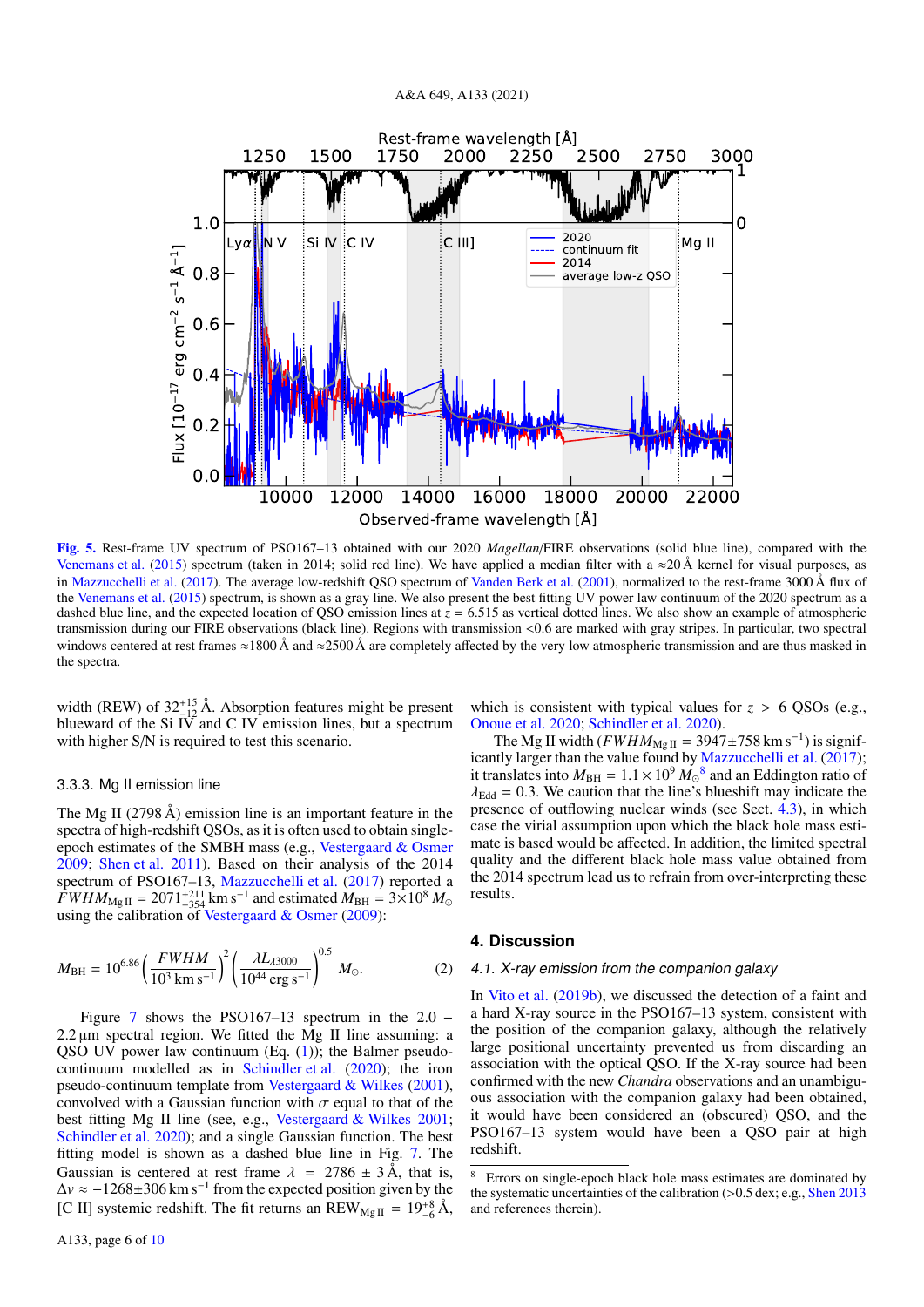



<span id="page-6-0"></span>[Fig. 6.](https://dexter.edpsciences.org/applet.php?DOI=10.1051/0004-6361/202140399&pdf_id=6) Zoom-in of the spectral region of the 2020 (*top panel*) and 2014 (*middle panel*) spectra encompassing the C IV emission line of PSO167–13. *Bottom panel*: difference between the two epochs. The dashed black line in the top panel marks the best fitting continuum plus single Gaussian model of the C IV emission line.

Considering the total 177 ks coverage (Sect. [3.1\)](#page-2-5), the significance of the emission in the full band  $(P = 0.985)$  is slightly below the detection threshold used in (i.e.,  $P = 0.99$  [Vito et al.](#page-9-33) [2019b](#page-9-33)[,a\)](#page-9-24) and is dominated by the three counts that were already reported in [Vito et al.](#page-9-33) [\(2019b\)](#page-9-33). We note that in that work we used a narrower energy band for detection (i.e., 2–5 keV). Repeating the detection procedure in that band and including the new *Chandra* observations, the emission is still nominally significant (*P* = 0.992), with 2.6<sup>+2.1</sup> net counts, implying  $\vec{F}_{2-5\,\text{keV}}$  = 1.48<sup>+1.11</sup>  $\times$  10<sup>-16</sup> erg cm<sup>-2</sup> s<sup>-1</sup>  $1.38^{+1.11}_{-0.74} \times 10^{-16}$  erg cm<sup>-2</sup> s<sup>-1</sup>.<br>Based on the three net c

Based on the three net counts detected in 59.3 ks in the 2018 pointing [\(Vito et al.](#page-9-33) [2019b\)](#page-9-33), we would have expected to detect 5.7 counts in the new observations (117.4 ks) if the detec-

<span id="page-6-1"></span>[Fig. 7.](https://dexter.edpsciences.org/applet.php?DOI=10.1051/0004-6361/202140399&pdf_id=7) Zoom-in of the spectral region of the 2020 (*top panel*) and 2014 (*middle panel*) spectra encompassing the Mg II emission line of PSO167–13. *Bottom panel*: difference between the two epochs. The dashed black line in the top panel marks the best fitting continuum plus single Gaussian model of the Mg II emission line.

tion were real (i.e., not due to spurious background emission) and not highly variable. Instead, we detected none, corresponding to a Poisson probability of  $P(k = 0, \mu = 5.7) = 0.003$ . Therefore, either the counts detected in the 2018 observation were due to a strong background fluctuation (in [Vito et al.](#page-9-33) [2019b](#page-9-33) we assigned a probability of  $4 \times 10^{-4}$  to this possibility) or the X-ray source is variable at a 0.997 significance. In the latter case, comparing the flux derived in [Vito et al.](#page-9-33) [\(2019b,](#page-9-33) i.e.,  $F_{2-5\,\text{keV}} = 8^{+6}_{-4} \times 10^{-16} \text{ erg cm}^{-2} \text{ s}^{-1}$ ) with the flux computed from the new 117.4 ks only (i.e.,  $F_{2-5\,\text{keV}} < 2 \times 10^{-16} \text{ erg cm}^{-2} \text{ s}^{-1}$ ), the X-ray source would have dimmed by a factor of  $\approx 4$  from 2018 to X-ray source would have dimmed by a factor of ≈4 from 2018 to 2020 (i.e., about three months in the QSO rest frame). A similar variability (i.e., a factor of  $\approx 2.5$  in flux over a period of  $\approx 2$  years in the rest frame) was reported by [Nanni et al.](#page-9-23) [\(2017\)](#page-9-23) for another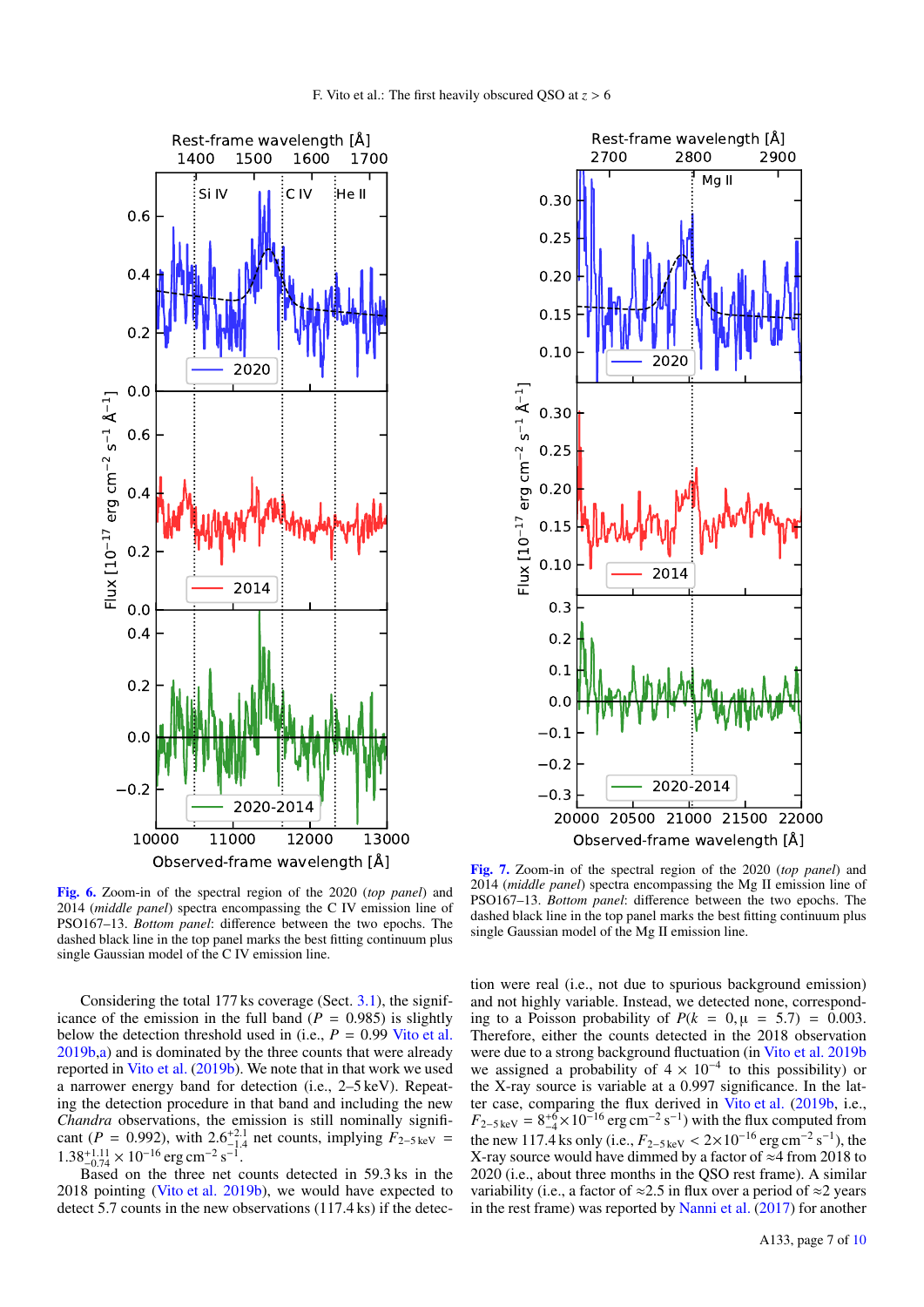*<sup>z</sup>* > 6 QSO, namely SDSS J1030+0524 (see also [Shemmer et al.](#page-9-76) [2005](#page-9-76) for a  $z = 5.41$  SDSS QSO).

Whatever the cause, we do not confirm the presence of significant X-ray emission from the PSO167–13 system, and in particular from the companion galaxy. To date, out of the ≈20 companion galaxies currently detected with ALMA close to *<sup>z</sup>* > 6 QSOs [\(Willott et al.](#page-9-38) [2017;](#page-9-38) [Decarli et al.](#page-9-77) [2017,](#page-9-77) [2018;](#page-9-11) [Neeleman et al.](#page-9-15) [2019;](#page-9-15) [Venemans et al.](#page-9-35) [2020\)](#page-9-35), none have been detected in the X-rays with high significance (i.e.,  $P > 0.99$ ; see also [Connor et al.](#page-9-28) [2019,](#page-9-28) [2020\)](#page-9-29).

#### 4.2. X-ray weakness of PSO167–13

The X-ray weakness of PSO167–13 discussed in Sect. [3.2](#page-2-6) (i.e., more than six times weaker than expected based on its UV luminosity) is notable. Broad absorption line QSOs have generally been found to be X-ray weak, by factors up to  $\approx 100$  in extreme cases (e.g., [Gallagher et al.](#page-9-78) [2006;](#page-9-78) [Gibson et al.](#page-9-79) [2009;](#page-9-79) [Luo et al.](#page-9-40) [2014;](#page-9-40) [Liu et al.](#page-9-80) [2018\)](#page-9-80), which is possibly linked to the acceleration of nuclear winds in these objects (see Sect. [4.3\)](#page-7-0).

Among the general SDSS radio-quiet and non-BAL QSO population, [Pu et al.](#page-9-44) [\(2020\)](#page-9-44) found that only  $\approx 6\%$  show similar levels of X-ray weakness, and they are preferentially WLQs or red QSOs (see also, e.g., [Ni et al.](#page-9-43) [2018;](#page-9-43) [Timlin et al.](#page-9-81) [2020b\)](#page-9-81). Applying this fraction to the total number of  $z > 6$  OSOs currently observed in the X-ray band (i.e., 36; [Vito et al.](#page-9-24) [2019a](#page-9-24) and references therein, [Connor et al.](#page-9-28) [2019,](#page-9-28) [2020;](#page-9-29) [Pons et al.](#page-9-61) [2020;](#page-9-61) [Wang et al.](#page-9-19) [2021a\)](#page-9-19), we expect  $\approx$  2 of them to be X-ray weak by factors greater than six. However, we note that some  $z > 6$ QSOs with X-ray observations are BAL QSOs (e.g., [Fan et al.](#page-9-82) [2003;](#page-9-82) [Matsuoka et al.](#page-9-83) [2016;](#page-9-83) [Connor et al.](#page-9-29) [2020\)](#page-9-29). Hence, they should not be considered here for a proper comparison with the [Pu et al.](#page-9-44) [\(2020\)](#page-9-44) sample, which includes only radio-quiet and non-BAL QSOs, thus decreasing the expected number of X-ray weak OSOs at  $z > 6$ . Given the quality of the currently available rest-frame spectrum, PSO167–13 cannot be securely identified either as a WLQ or a BAL QSO, although there might be evidence for the presence of nuclear winds (see Sect. [4.3\)](#page-7-0).

Several physical reasons can be invoked to explain the lack of strong X-ray emission from a type 1 QSO. First, intrinsic X-ray weakness may be caused by a different geometry or physics of the hot corona from those of typical QSOs. For instance, the hot corona may be quenched, disrupted, or not yet formed, due to currently poorly understood causes (e.g., [Leighly et al.](#page-9-84) [2007;](#page-9-84) [Luo et al.](#page-9-85) [2013,](#page-9-85) [2014;](#page-9-40) [Liu et al.](#page-9-80) [2018\)](#page-9-80). In this case, the accretion disk can remain largely unaffected and emit UV photons as a typical QSO.

Second, absorption on scales smaller than most of the accretion disk (e.g., due to a thick inner disk, a "failed wind," or the outflowing material itself in the case of radiation-pressure confinement; e.g., [Proga & Kallman](#page-9-86) [2004;](#page-9-86) [Baskin et al.](#page-8-7) [2014;](#page-8-7) [Ni et al.](#page-9-43) [2018;](#page-9-43) [Liu et al.](#page-9-87) [2021\)](#page-9-87) can absorb the X-ray photons from the hot corona. This leaves the UV emission from the accretion disk largely unaffected, thus resulting in significant X-ray weakness observed for type 1 QSOs.

Third, intrinsic variability can cause a QSO to be observed during periods of low X-ray flux state (e.g., [Pu et al.](#page-9-44) [2020,](#page-9-44) and references therein), although luminous QSOs often do not show large variability amplitudes (e.g., [Paolillo et al.](#page-9-88) [2017;](#page-9-88) [Shemmer et al.](#page-9-89) [2017\)](#page-9-89). For instance, [Timlin et al.](#page-9-90) [\(2020a\)](#page-9-90) found that QSOs with UV luminosity similar to that of PSO167–13 vary by a factor of <3.

Finally, occultation events of broad emission-line clouds with angular sizes comparable to that of the hot corona can obscure the X-ray emission, although they are usually found to happen on shorter rest-frame timescales (a few hours) than those we probed for PSO167–13 (e.g., [Risaliti et al.](#page-9-91) [2011;](#page-9-91) [De Marco et al.](#page-9-92) [2020\)](#page-9-92).

Assuming that the X-ray emission of PSO167–13 is absorbed by intervening neutral material with solar metallicity, and that the intrinsic X-ray luminosity is consistent with the  $\alpha_{ox} - L_{UV}$  relation (i.e.,  $L_{2-10 \text{ keV}} = 5.1 \times 10^{44} \text{ erg s}^{-1}$ ), we used the self-consistent MYTorus model (Murphy & Yagoob we used the self-consistent MYTorus model [\(Murphy & Yaqoob](#page-9-93) [2009\)](#page-9-93) in XSPEC to estimate the equivalent hydrogen column density required to match the upper limits on flux reported in Sect. [3.2.](#page-2-6) We fixed the intrinsic power law slope to  $\Gamma = 2$ , the normalization of the scattered and line components to that of the transmitted component, and the inclination angle to 90 deg. We found that absorption due to Compton-thick ( $N_H \ge 10^{24}$  cm<sup>-2</sup>) material is required. However, the physical and geometrical assumptions of the MYTorus model might not be a good representation of the obscuring material in the inner regions of PSO167–13, which is expected to lie on smaller scales than the accretion disk, thus allowing for the detection of the UV emission. Using a simple absorbed power law model in XSPEC (model *zwabs* × *powerlaw*), which, however, does not include a treatment of photon scattering, the column densities required to match the observed fluxes in the soft and hard bands are  $N_H \ge 2 \times 10^{24} \text{ cm}^{-2}$  and  $N_H \ge 9 \times 10^{24} \text{ cm}^{-2}$ , respectively. Constraining such high values of  $N_H$  is possible thanks to the high-redshift nature of this QSO (which shifts the photoelectric cutoff to low observed energies, even for large column densi-ties<sup>[9](#page-7-1)</sup>), its relatively high UV luminosity (and, hence, expected X-ray luminosity), and the depth of the available *Chandra* observations. We conclude that the most plausible causes of the lack of strong X-ray emission from PSO167–13 are either intrinsic X-ray weakness, possibly due to an accretion mechanism different from that of typical QSOs, or small-scale absorption by Compton-thick material.

## <span id="page-7-0"></span>4.3. Possible nuclear winds in PSO167–13

Both the C IV and Mg II emission lines in the UV spectrum of PSO167–13 show large tentative blueshifts with respect to the [C II] systemic redshift ( $-4565 \pm 859$  km s<sup>-1</sup> and  $-1268 \pm$  $306 \text{ km s}^{-1}$ , respectively), although the derivation of accurate physical parameters for these lines is affected by the low S/N of the spectrum and, in particular for the C IV line, by the low atmospheric transmission. We also note that absorption features blueward of the C IV line may be present, similar to the blueshifted features in BAL QSOs. Rapidly accreting QSOs, WLQs (which are thought to be accreting close to the Eddington limit), and, in particular, high-redshift QSOs often exhibit similarly large or even larger C IV and Mg II blueshifts (e.g., [Luo et al.](#page-9-42) [2015;](#page-9-42) [Plotkin et al.](#page-9-94) [2015;](#page-9-94) [Vietri et al.](#page-9-95) [2018,](#page-9-95) [2020;](#page-9-96) [Venemans et al.](#page-9-58) [2016;](#page-9-58) [Ni et al.](#page-9-43) [2018;](#page-9-43) [Yi et al.](#page-9-97) [2019,](#page-9-97) and in prep.; [Onoue et al.](#page-9-74) [2020;](#page-9-74) [Schindler et al.](#page-9-18) [2020\)](#page-9-18), which are usually considered to be produced by outflowing winds.

In this respect, the X-ray weakness of PSO167–13 (either intrinsic or due to small-scale obscuration) may play an important role in the acceleration mechanisms of such winds. In fact, X-ray weakness can help avoid the over-ionization of the accreting gas, thus allowing efficient launching of UV-line driven winds (e.g., [Proga et al.](#page-9-98) [2000;](#page-9-98) [Proga & Kallman](#page-9-86) [2004;](#page-9-86) [Baskin et al.](#page-8-7) [2014\)](#page-8-7). Therefore, it is perhaps not surprising that

<span id="page-7-1"></span>The *Chandra* bandpass samples the rest-frame energy range 4–50 keV at  $z = 6.515$ .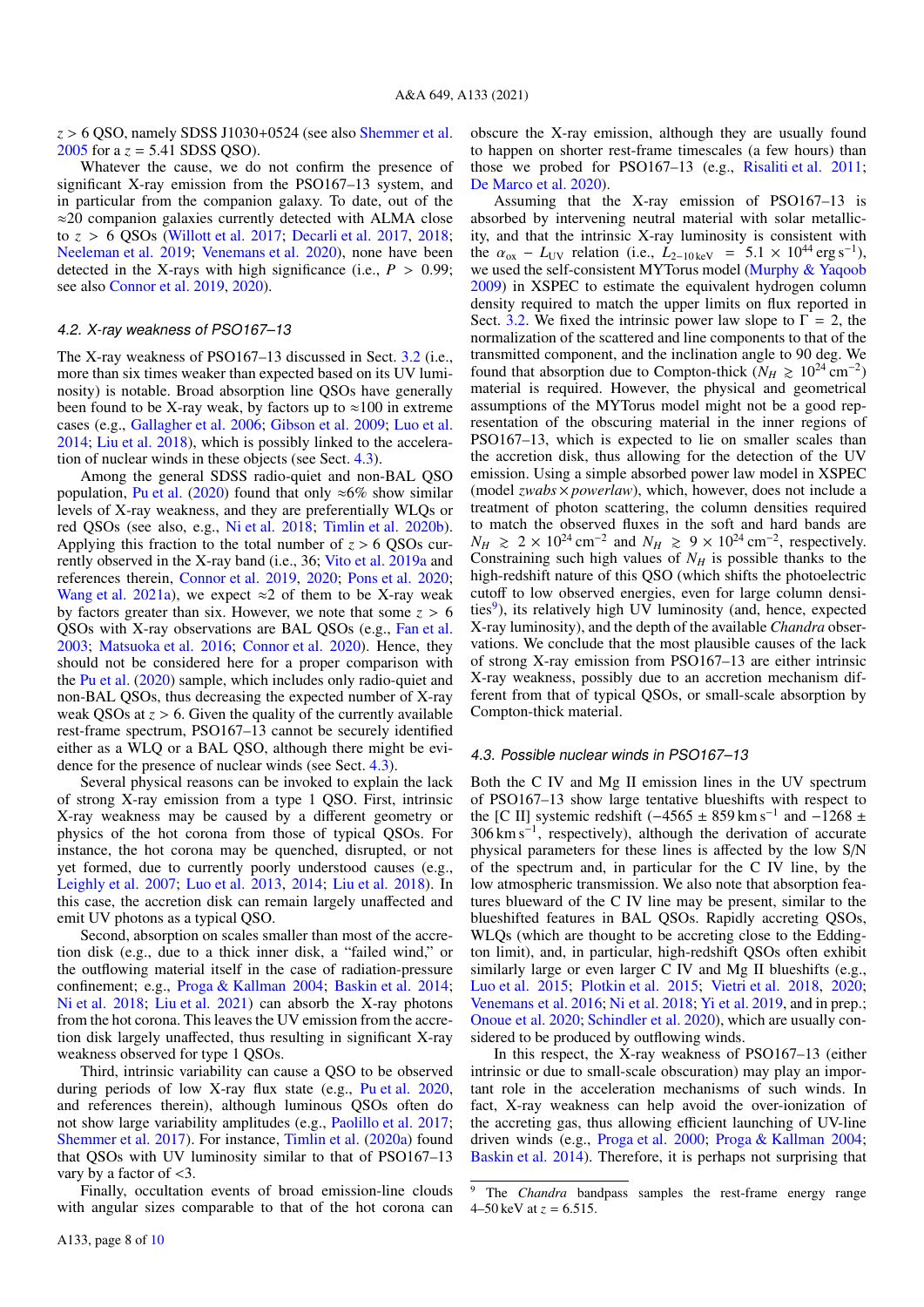a relation has been found between  $\alpha_{ox}$  and the blueshift of the C IV emission line (e.g., [Richards et al.](#page-9-99) [2011;](#page-9-99) [Timlin et al.](#page-9-81) [2020b;](#page-9-81) [Vietri et al.](#page-9-96) [2020\)](#page-9-96), in the sense that objects with larger C IV blueshifts have softer (i.e., UV-dominated) spectra. For instance, the PSO167–13 values of  $\alpha_{ox}$  and C IV blueshift are consistent with the relations found by [Timlin et al.](#page-9-81) [\(2020b\)](#page-9-81) and [Zappacosta et al.](#page-9-100) [\(2020\)](#page-9-100), although for QSOs with  $\approx$ 1 dex higher bolometric luminosities.

While the C IV emission line in OSOs is usually found to be blueshifted by  $\approx 1000 \text{ km s}^{-1}$  with respect to the Mg II line (e.g., [Meyer et al.](#page-9-26) [2019\)](#page-9-26), evidence has recently been found for an increasing  $\Delta v$ (C IV – Mg II) at  $z > 6$  [\(Meyer et al.](#page-9-26) [2019;](#page-9-26) [Schindler et al.](#page-9-18) [2020\)](#page-9-18), with an average value of  $\approx$ −3000 km s<sup>-1</sup> and up  $\approx$ −5000 km s<sup>-1</sup> at  $z = 6.5$ . For PSO167–13, we found  $\Delta v$ (C IV – Mg II) = −3300 km s<sup>-1</sup> in agreement with the results  $\Delta v$ (C IV – Mg II) = -3300 km s<sup>-1</sup>, in agreement with the results from [Schindler et al.](#page-9-18) [\(2020\)](#page-9-18) at similar redshift, but for QSOs which are typically  $\approx$ 1 dex more luminous in the UV. A higher signal-to-noise NIR spectrum is required to confirm the tentative nature of the rest-frame UV line properties of this PSO167–13.

## **5. Conclusions**

We present deep X-ray (*Chandra*, 177 ks in total) and NIR spectroscopic (*Magellan*/FIRE, 7.2h on source) follow-up observations of PSO167–13, an optically selected  $z = 6.515$  QSO  $(M_{1450 \text{Å}} = -25.6)$  in an interacting system with a close  $(0.9)$ , corresponding to  $\approx$  5 projected kpc) companion galaxy detected corresponding to  $\approx$ 5 projected kpc) companion galaxy detected with both ALMA and the HST. A previous tentative detection of a hard X-ray source with *Chandra* (59.3 ks) suggested the presence of obscured nuclear accretion in this system. We summarize our main results as follows.

- The new *Chandra* observations do not confirm significant X-ray emission from the QSO-galaxy system, suggesting that the previously detected X-ray source was due to a strong background fluctuation, although intrinsic variability by a factor of ≈4 cannot be excluded.
- We calculate upper limits (at the 90% confidence level) on the X-ray flux of the companion galaxy –  $F < (1.9) \times 10^{-16}$ ,<br> $F < (6.6) \times 10^{-16}$  and  $F < (5.0) \times 10^{-16}$  erg cm<sup>-2</sup> s<sup>-1</sup> in  $F < (6.6) \times 10^{-16}$ , and  $F < (5.0) \times 10^{-16}$  erg cm<sup>-2</sup> s<sup>-1</sup> in<br>the soft hard and full bands respectively – and the intrinsic the soft, hard, and full bands, respectively – and the intrinsic 2–10 keV luminosity  $(L_X < 1.3 \times 10^{44} \text{ erg s}^{-1})$ . To date, none of the ALMA detected companion galaxies in the proximity of the ALMA detected companion galaxies in the proximity of *<sup>z</sup>* > 6 QSOs have been detected with high significance  $(P > 0.99)$  in standard X-ray bands.
- Likewise, we place upper limits on the X-ray flux from PSO167–13 of  $F < 1.2 \times 10^{-16}$ ,  $F < 5.1 \times 10^{-16}$ , and  $F < 3.2 \times 10^{-16}$  erg cm<sup>-2</sup> s<sup>-1</sup> in the soft hard and full hands  $F < 3.2 \times 10^{-16}$  erg cm<sup>-2</sup> s<sup>-1</sup> in the soft, hard, and full bands, respectively and on the intrinsic luminosity of  $L_2$  10by respectively, and on the intrinsic luminosity of  $L_{2-10 \text{ keV}}$  <  $8.3 \times 10^{43}$  erg s<sup>-1</sup>. These are the lowest upper limits on the X-ray emission for a z > 6.0SO X-ray emission for a *<sup>z</sup>* > 6 QSO.
- The ratio between the X-ray and UV luminosity of PSO167– 13,  $\alpha_{ox}$  < -1.95, makes PSO167-13 an outlier from the  $\alpha_{ox}$  – *L*<sub>UV</sub> relation for QSOs, with a deviation of  $\Delta \alpha_{ox}$  < <sup>−</sup>0.30, corresponding to a factor of >6 weaker X-ray emission than the expectation. Only  $\approx 6\%$  of SDSS radio-quiet non-BAL QSOs show similar X-ray weakness, and they are usually WLQs or red QSOs. Such weak X-ray emission for PSO167–13 could be intrinsic (e.g., due to an accretion configuration different from typical optically selected QSOs) or due to small-scale obscuration, which would allow the detection of the UV continuum. In the latter case, we estimate a column density of  $N_H > 10^{24}$  cm<sup>-2</sup>.<br>The slope of the rest-frame IIV s
- The slope of the rest-frame UV spectrum of PSO167-13 taken in 2020 and presented here ( $\alpha = -1.10 \pm 0.12$ ) is con-

sistent with previous spectroscopy and redder than typical values for optically selected QSOs. Absorption features may be present blueward of the C IV line, but the low S/N of the spectrum prevents their definitive assessment.

- The tentatively detected C IV and Mg II emission lines appear to be broad ( $FWHM = 9063 \pm 2040$  km s<sup>-1</sup> and  $3947 \pm 758 \text{ km s}^{-1}$ , respectively) and strongly blueshifted from the systemic redshift based on the  $[C II]$  158  $\mu$ m line  $(\Delta v = -4565 \text{ km s}^{-1} \text{ and } -1268 \text{ km s}^{-1}, \text{ respectively}).$  Similar large blueshifts have been found in other  $z > 6$  QSOs, as well as in rapidly accreting QSOs and WLQs at lower redshifts, and are generally associated with the presence of nuclear winds. The C IV line is found to be blueshifted with respect to the Mg II line by  $\Delta v$ (C IV – Mg II) = −3300 km s−<sup>1</sup> . This value is consistent with recent findings for  $z > 6$  QSOs. However, we note that the spectroscopic observations were taken during nights with poor seeing and strongly varying atmospheric conditions. A higher signal-to-noise NIR spectrum is required to confirm the tentative nature of the rest-frame UV line properties of this PSO167–13.
- As suggested by the relation between  $\alpha_{ox}$  and C IV blueshift found by previous works, the unusual X-ray weakness of PSO167–13 might facilitate the acceleration of such winds by preventing the over-ionization of the accreting material, which is required by models of UV-driven wind acceleration. Based on the FWHM of the Mg II line, we estimate a virial black hole mass of  $1.1 \times 10^9 M_{\odot}$ , corresponding to  $\lambda_{\text{Edd}} = 0.3$ , but we caution that the presence of nuclear winds could severely affect this measurement.

Future observations of PSO167–13, for instance with JWST will provide a better description of its rest-frame UV properties, especially regarding the blueshift of the high-ionization emission lines.

*Acknowledgements.* We thank the referee, Belinda Wilkes, for her useful comments and suggestions. We thank Marcel Neeleman, Bram Venemans, Estelle Pons, and Weimin Yi for useful discussions, and Marianne Vestergaard for providing the iron UV emission template of [Vestergaard & Wilkes](#page-9-73) [\(2001\)](#page-9-73). We acknowledge support from CXC grants GO0-21078D (W. N. B.) and GO0- 21078C (O. S.), from ANID grants CATA-Basal AFB-170002 (F. E. B., E. C.), FONDECYT Regular 1190818 (F. E. B.) and 1200495 (F. E. B.), Millennium Science Initiative ICN12\_009 (F. E. B.), the NSFC grant 11991053 and National Key R&D Program of China grant 2016YFA0400702 (B. L.), from ASI-INAF n. 2018-31-HH.0 grant and PRIN-MIUR 2017 (S. G.), and from the agreement ASI-INAF n. 2017-14-H.O. The work of T. C. was carried out at the Jet Propulsion Laboratory, California Institute of Technology, under a contract with NASA. This research has made use of data obtained from the *Chandra* Data Archive (Proposal IDs 19700183 and 21700027), and software provided by the *Chandra* X-ray Center (CXC) in the application packages CIAO. This paper includes data gathered with the 6.5 meter *Magellan* Telescopes located at Las Campanas Observatory, Chile (CNTAC proposal ID CN2020A-22). This research made use of SAO Image DS9 [Joye & Mandel](#page-9-101) [\(2003\)](#page-9-101) and Astropy, (<http://www.astropy.org>) a community-developed core Python package for Astronomy [\(Astropy Collaboration](#page-8-8) [2013,](#page-8-8) [2018\)](#page-8-9).

## **References**

<span id="page-8-9"></span><span id="page-8-8"></span>Astropy Collaboration (Robitaille, T. P., et al.) 2013, [A&A, 558, A33](http://linker.aanda.org/10.1051/0004-6361/202140399/1) Astropy Collaboration (Price-Whelan, A. M., et al.) 2018, [AJ, 156, 123](http://linker.aanda.org/10.1051/0004-6361/202140399/2)

<span id="page-8-0"></span>Bañados, E., Venemans, B. P., Decarli, R., et al. 2016, [ApJS, 227, 11](http://linker.aanda.org/10.1051/0004-6361/202140399/3)

<span id="page-8-5"></span>Bañados, E., Venemans, B. P., Mazzucchelli, C., et al. 2018a, [Nature, 553, 473](http://linker.aanda.org/10.1051/0004-6361/202140399/4)

<span id="page-8-1"></span>Bañados, E., Connor, T., Stern, D., et al. 2018b, [ApJ, 856, L25](http://linker.aanda.org/10.1051/0004-6361/202140399/5)

<span id="page-8-7"></span>Baskin, A., Laor, A., & Stern, J. 2014, [MNRAS, 445, 3025](http://linker.aanda.org/10.1051/0004-6361/202140399/6)

<span id="page-8-2"></span>Belladitta, S., Moretti, A., Caccianiga, A., et al. 2020, [A&A, 635, L7](http://linker.aanda.org/10.1051/0004-6361/202140399/7)

<span id="page-8-6"></span>Brandt, W. N., & Alexander, D. M. 2015, [A&ARv, 23, 1](http://linker.aanda.org/10.1051/0004-6361/202140399/8)

<span id="page-8-4"></span><span id="page-8-3"></span>Brightman, M., Silverman, J. D., Mainieri, V., et al. 2013, [MNRAS, 433, 2485](http://linker.aanda.org/10.1051/0004-6361/202140399/9) Broos, P. S., Feigelson, E. D., Townsley, L. K., et al. 2007, [ApJS, 169, 353](http://linker.aanda.org/10.1051/0004-6361/202140399/10)